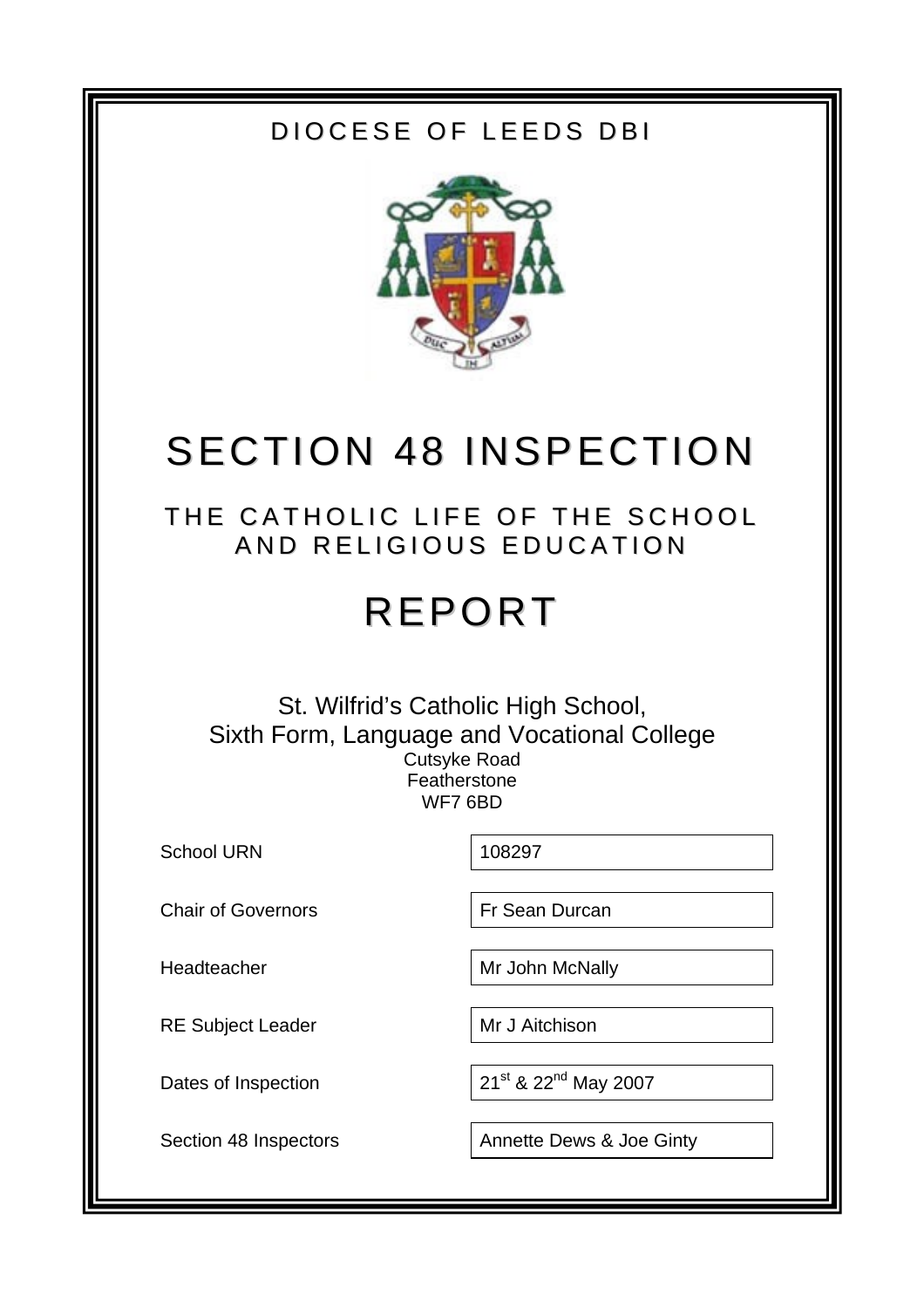#### **INTRODUCTION**

The Inspection of St Wilfrid's Catholic High School, Featherstone, was carried out under the requirements of the Education Act 2005, and in accordance with the Leeds Diocesan Framework and Schedule for Section 48 Inspections approved by the Bishop of Leeds.

#### **Description of the school**

St Wilfrid's Catholic High School, Sixth Form, Language and Vocational College is a popular and expanding school serving a large catchment area within the Diocese of Leeds and in the Local Education Authority of Wakefield. The school is a mixed Comprehensive school for students between the ages of 11 and 18. There are 1663 students on roll with 319 in the sixth form. Approximately 56% of the students are Baptised Catholics and 44% are of other Christian denominations. The school is highly regarded in the community. This can be seen from the applications received for Year 7 and the 75% retention into Sixth Form. 47 students have statements of Special Education Need (SEN). There are over 100 teachers on the staff of whom approximately 50% are Catholic.

Students come from a wide range of socio economic backgrounds and reflect all abilities so that the school is truly comprehensive in its make up. The school serves numerous parishes in the Wakefield, Castleford and North Barnsley region.

#### **OVERALL EFFECTIVENESS OF THE SCHOOL**

#### **The overall effectiveness of the provision for the Catholic life of the school, of curriculum Religious Education, and the school's main strengths and areas for development.**

St Wilfrid's Catholic High School provides an outstanding Catholic education where all aspects of the school's Catholic life and Religious Education (RE) are at least good and many are exemplary. There is a very strong sense of mission within the school community. The school's vision and priorities are known and understood by staff, students and parents. The clarity of direction, supported by effective management structures and communication systems, leads to a sense of respect and unity amongst staff and students.

A highly efficient management structure has been established which promotes rigour and consistency throughout the school. This promotes a shared mission and contributes to the raising of standards. The line management structure is a significant strength, with SLT and Academic Board setting challenging targets in order to continually improve upon the high quality teaching and learning experience of the students. Every action is directly related to the Whole School Development Plan (WSDP) and Self Evaluations (SEFs).

The comprehensive pastoral system focuses on the needs of the individual pupil and is a major strength of the school. The team of Key Stage (KS) Co-ordinators, Heads of Year (HoDs) and Tutors are led by the Deputy Headteacher with responsibility for Catholic ethos, pastoral work and Inclusion. The team works alongside outside agencies and these robust systems ensure that students' attendance, progress and well-being are regularly reviewed and monitored and action taken as appropriate.

Chaplaincy provision is excellent and gives the school a very distinctive identity as a Catholic school. The RE department is vibrant; nurturing interest, developing skills and understanding in the students and assisting them in formulating reasoned and considered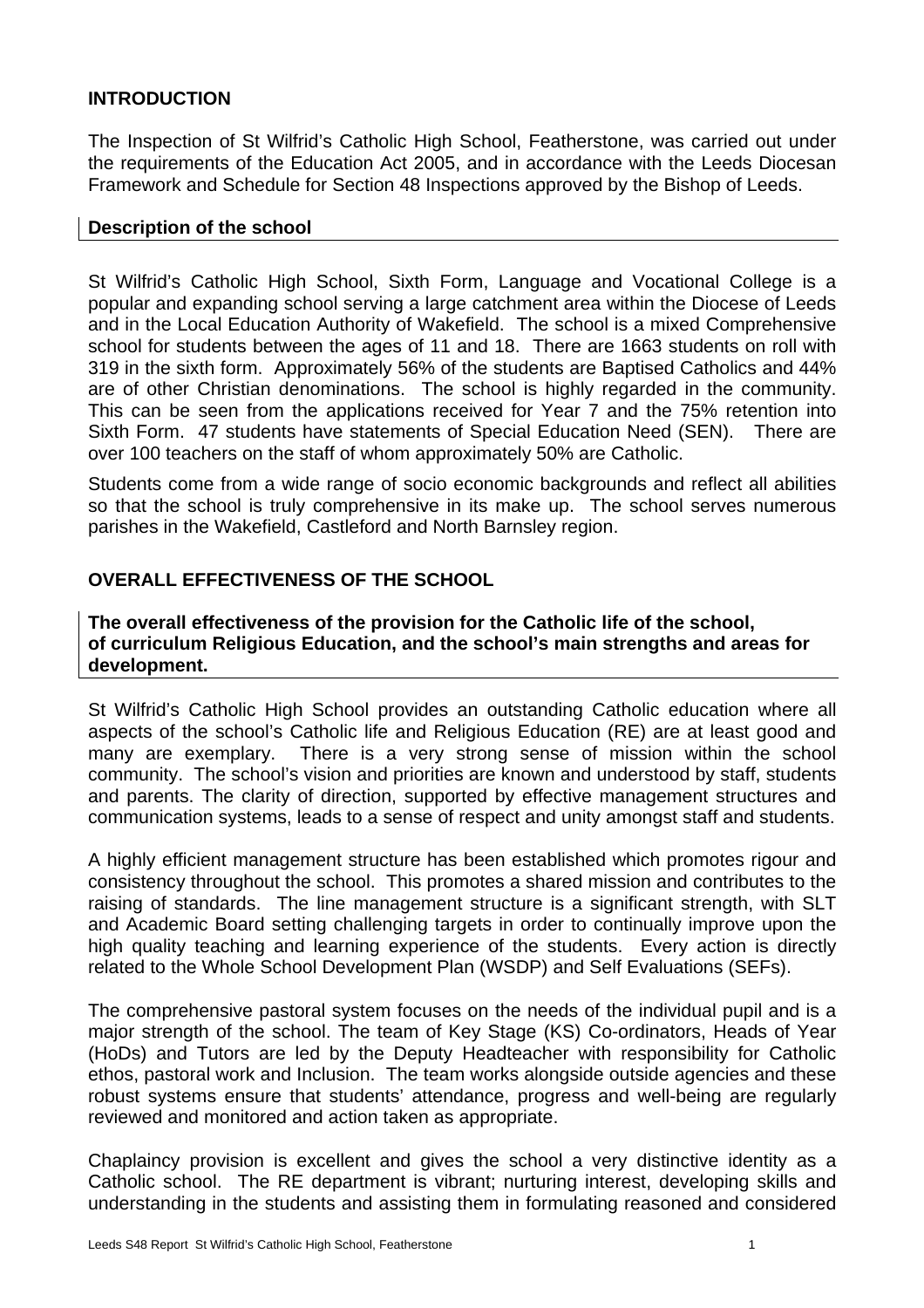opinion. In the words of one parent, *'the RE teachers do not just deliver lessons, they reach the students.'* 

The prayer, liturgy and worship shared and celebrated at St Wilfrid's promotes a truly corporate spirit within the school maintained on a daily basis. The school is regarded by students and parents as *'family'*. The celebratory climax of the school year is the patronal feast day of St Wilfrid of which it is said, *'….you see the sense of community and the spirit; the day represents what the school is'*. *St Wilfrid's Day highlights the Catholic ethos of school. Music and Dance express religion in a way you don't expect'.*

The school truly provides all students with a platform for success.

#### **The effectiveness of steps taken to promote improvement since the last Inspection.**

Aspects identified for improvement in the previous (s23) inspection have been addressed with rigour and determination.

- Opportunities for independent and sustained writing exercises have been incorporated into the RE schemes of work at Key Stages (KSs) 3 and 4.
- Opportunities for student retreats have increased from 5 to 7 per annum. There have also been opportunities for staff retreats.
- The size of the Chapel remains unchanged due to financial constraints but the school continually seeks to improve this provision.

#### **The capacity to make further improvements.**

The school has a strong capacity to improve having a very accurate view of its own strengths and development needs and a very strong desire to improve further and raise pupil achievement. This was clearly evident in the school's own Development Plans and comprehensive Self Evaluation. The chair of governors, headteacher and staff are united in their efforts in promoting an inclusive, spiritually enriching environment in which all students may achieve as well as they are able.

#### **How might the school further improve the provision of Catholic education?**

Within the context of the School and Subject Development Plans the school should capitalise on the appointment of the full-time Lay Chaplain (who will work closely with the Assistant Headteacher with oversight of Religious Life and Professional Development) and thereby:

- further enhance the Catholic ethos of the school,
- provide increased spiritual, moral and personal support within the school,
- consolidate the spiritual and pastoral nature of the school.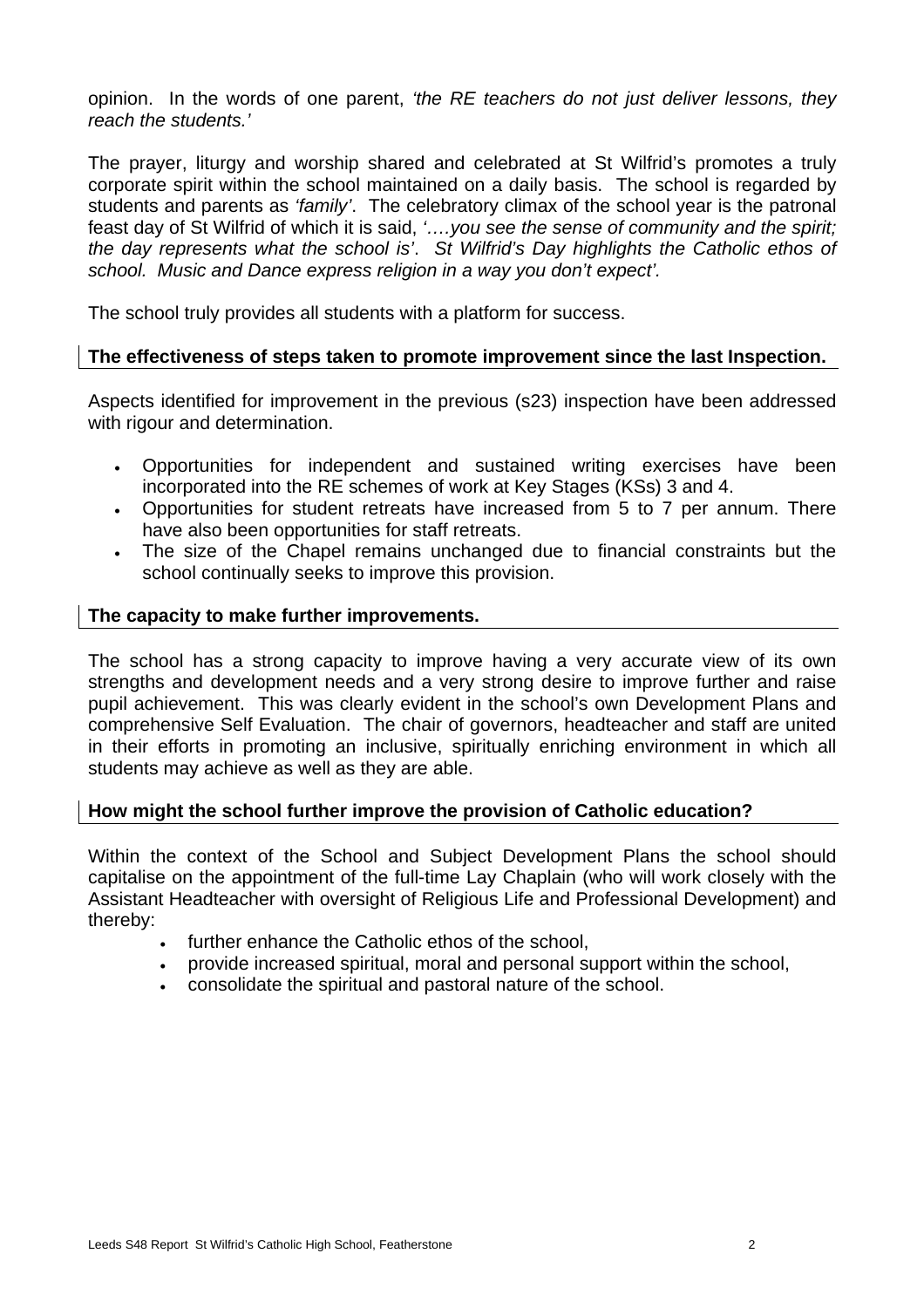#### **THE CATHOLIC LIFE OF THE SCHOOL ~ LEADERSHIP AND MANAGEMENT**

#### **How effective are Leadership and Management in developing the Catholic life of the school?**

The leadership team at St Wilfrid's School promotes a strong sense of the educational mission of the Church and the role of the school in expressing it. Catholic ethos and values permeate all aspects of school life, underpinning policies and the daily life of the school. The recently appointed headteacher leads the school with a clear vision in the belief that success with Christ is at the centre of all that is achieved and his outstanding leadership and that of senior leaders provides clear direction for the Catholic life of the school.

The Chair of Governors enthusiastically promotes and fosters the school's Catholic ethos and is committed to raising pupil achievement. Governors are supportive of the school, are committed to the school's Catholic mission and are methodically involved in evaluating the impact of their action. In partnership with the diocese and local authority senior managers ensure that financial resources are well used to create a stimulating and attractive teaching and learning environment.

Faith sharing by staff is vibrant and very visible in their relationships with students and with each other. The leadership team is already planning further strategies for nurturing this special faith-sharing apostolate. All students at St Wilfrid's are valued highly and the school works hard to enable them to access fully the educational opportunities provided. The result is that the students flourish spiritually and morally at St Wilfrid's School.

St Wilfrid's is a welcoming, friendly community. Students enjoy excellent relationships with staff and with one another. They are secure and feel safe knowing that there is always someone to whom they can go and who will listen and support. A highly developed pastoral system with Heads of Year, support assistants and the involvement of organisations such as Catholic Care ensure that the needs of all are met. Very effective structures are in place to ensure that the development of each learner is rigorously tracked and monitored and high standards of learning and behaviour are successfully promoted by staff. The school seeks not to exclude students and cooperates with other schools in relation to managed moves.

St Wilfrid's is an inclusive school where all students are known and valued. Support for students with learning and language difficulties, with disabilities and those who are particularly vulnerable is very good indeed. The school takes a pragmatic approach in seeking to develop the potential of each pupil. Excellent communication between staff, the many external agencies and parents assist this process. Discrimination of any kind is tackled with vigour and social cohesion promoted.

The school is highly effective in promoting the personal development of students and in addition to the broad curriculum, staff also offer a wide and impressive variety of extracurricular activities and study support opportunities. The retreat programme and support for spiritual development are clearly evidenced. Students' response to, and engagement with, these activities is excellent. The school promotes healthy lifestyles. Achievement is rewarded and success is celebrated. Students recognise and appreciate the support, care and opportunities given to them. They are consulted and can influence life in school. They willingly take on responsibility to support others through such activities as peer mentoring, the school council, the bullying council, paired reading, drop-in sessions and through fund-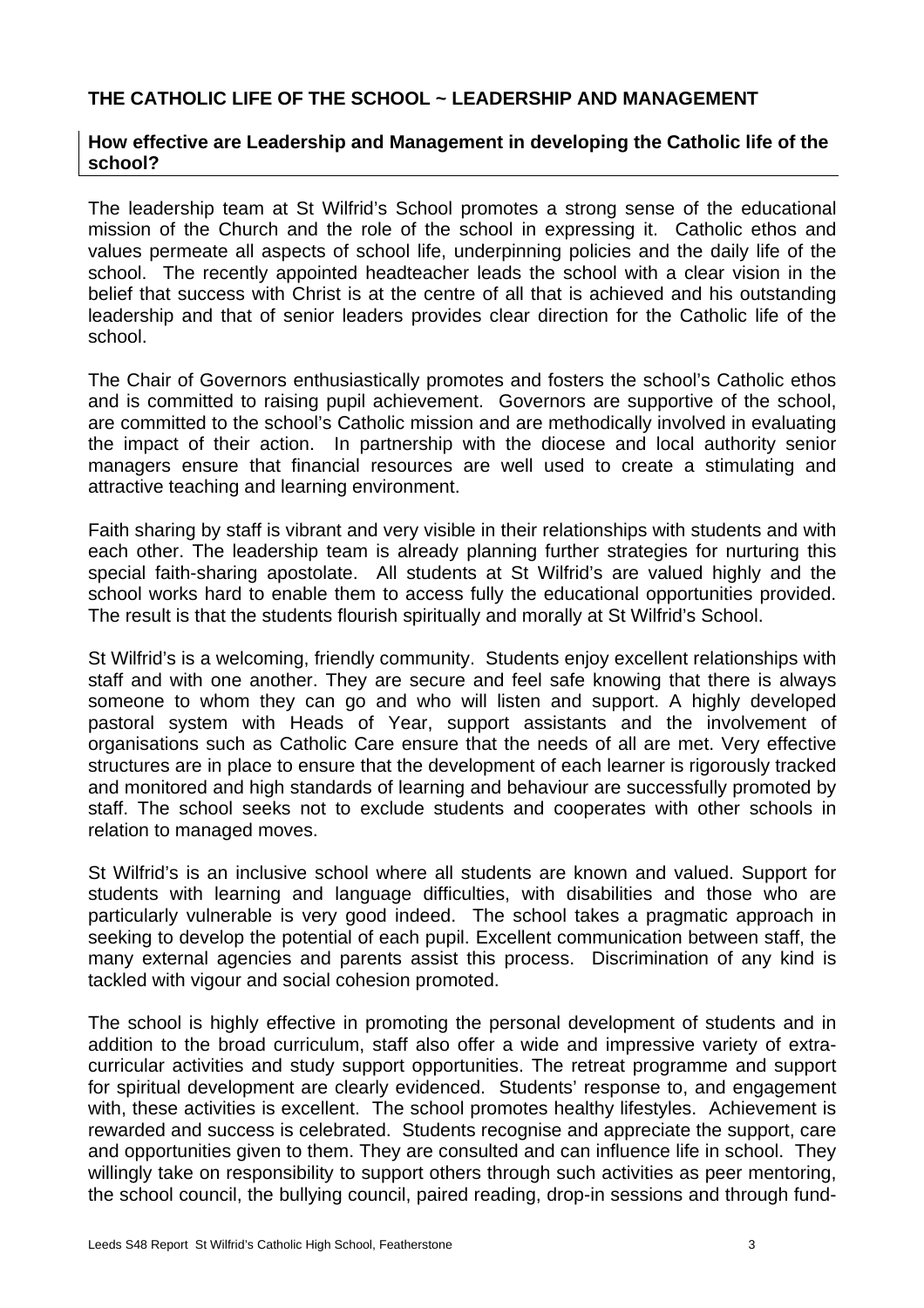raising for projects in this country and globally. Older students look after younger students and this is particularly evident in the arrangements for the transition of students from the primary schools to secondary. The enthusiasm and generosity of staff is reciprocated by students in their interactions with, and responses to, others.

Students from St Thomas a Beckett, Wakefield and other local schools are welcomed in to the Sixth Form and integrate successfully. Students identify with the school and are intensely proud of it. An 'Eco' group encourages other students to look after the school environment.

Parents support the school and trust and value the high levels of care and guidance given to their children. They share an understanding of, and belief in, the school's values and mission and recognise and appreciate the role it plays in the moral and spiritual development of their children. They report that the school helps students to maintain their faith and uphold moral principles. They are happy with the progress of their children, are consulted and involved in all aspects of their education.

#### **THE CATHOLIC LIFE OF THE SCHOOL ~ COLLECTIVE WORSHIP**

#### **How good is the quality of Collective Worship?**

The quality of provision for liturgy and worship at St Wilfrid's is outstanding. Acts of worship include a variety of prayer styles, group sizes and location, consistently appropriate to the age and faith background of students and faithfully reflect the Catholic mission of the school. The school day begins with prayer in the Chapel and staff briefing opens with a prayer lead by the Headteacher.

The Chaplaincy Team, comprising representation from the RE, Drama, IT and Art meets every fortnight and supports local parish celebrations. The Chaplaincy contributes significantly to maintaining the outstanding Catholic ethos of the school and to encouraging an active faith amongst the students

The RE department organises and leads INSET for staff supporting and promoting the breadth of Catholic life. In addition, the Liturgy Group promote the liturgical and spiritual formation of staff and students. The importance and status the school affords to liturgy and spirituality can be seen in the creation of the senior post of Assistant Headteacher with oversight of Religious Life and Professional Development and the imminent appointment of a full time Lay Chaplain.

There is strength in the creative energy put into Acts of Worship by staff and students alike. There is a programme of retreats at Myddleton Grange and Ampleforth which are very well attended and popular. The Heads of Year and form tutors are actively involved in these retreats. Students from years 10 and 12 engage in the annual Lourdes pilgrimage and this is an enjoyable opportunity to reflect on their own lives, develop spiritually and care for others.

There is weekly Mass in the school organised by class groups. Mass is also celebrated at key times in the lives of the students such as Year 7 Welcome and Y11 and Y13 Leavers' Masses. The school promotes 'e-prayer' accessible to all staff; a prayer book, resource support for form tutors and Heads of Year with daily Acts of Worship in tutorial time and assemblies. Assembly and tutor time are prayerful and reflective where students engage in use of Scripture, prayer and reflection.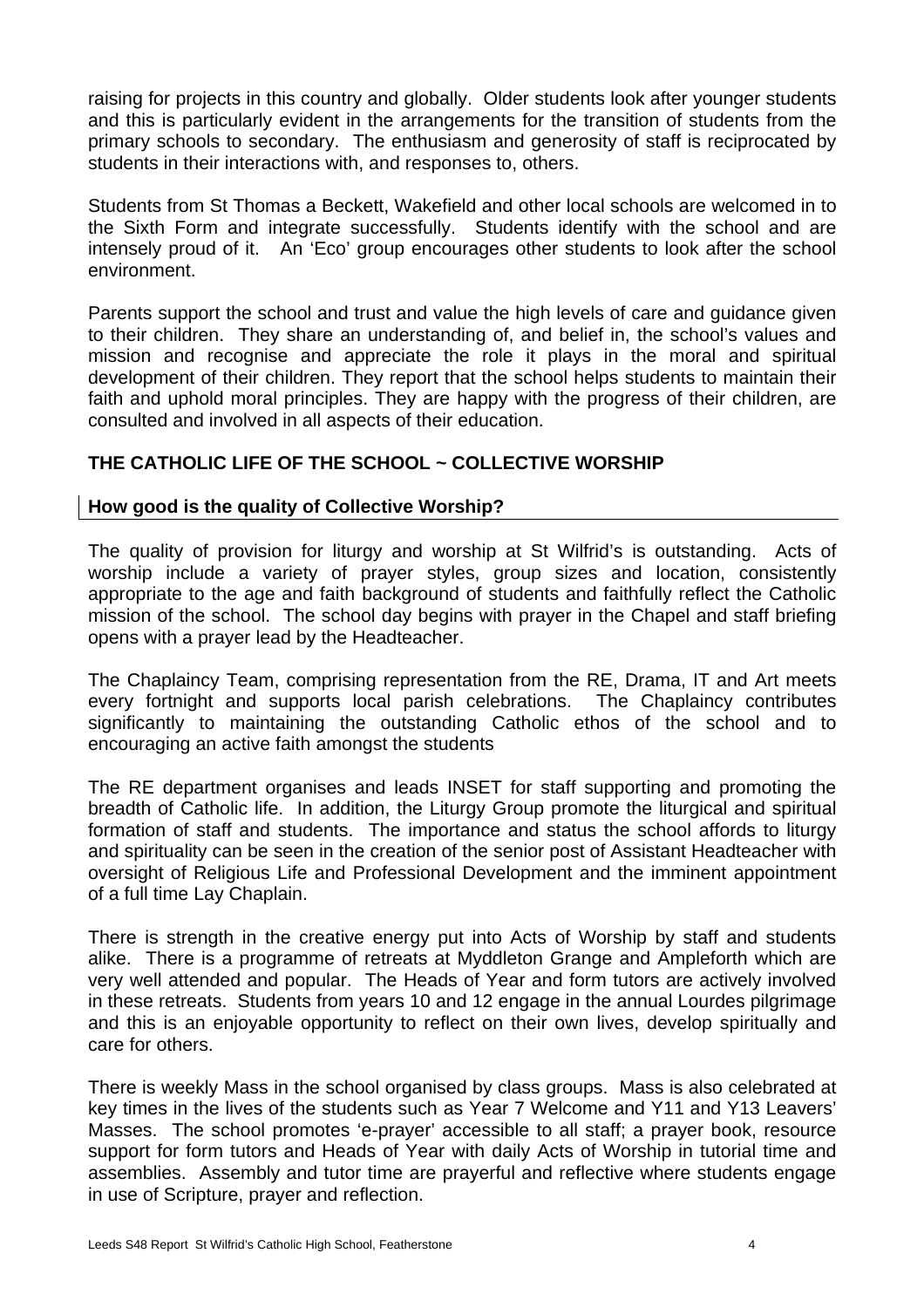Students actively engage and support charitable events such as Year group charities, Sponsored Child, Fairtrade raising thousands of pounds annually. There are strong links with parishes where students and staff are actively involved in sacramental and liturgical celebrations. Students' and parents' evaluations endorse the significant contribution made by worship to the spiritual and moral development of students.

#### **RELIGIOUS EDUCATION ~ ACHIEVEMENT AND STANDARDS IN RE**

#### **How well do students achieve in RE?**

Students achieve good standards and make good progress at all levels. Any significant variation between groups of students is highlighted through department tracking and whole-school analysis systems. Students with SEN make very good progress in the subject.

Students are gaining knowledge, skills and understanding at a good rate across all key stages. There is strong commitment to inclusion in all areas of school life and this is evident in RE. All students take pride in their work. They are interested and responsive during lessons and their behaviour in class is very good indeed. There are vibrant display areas in the RE teaching areas and around the school which are an overt celebration of all aspects of achievement within the Catholic ethos of the school.

RE is taught in Form Groups across KS3 and this arrangement is said to be highly beneficial. Attainment at the end of KS3 is consistently on a par with other core subjects with the majority of students attaining Level 5 or above in RE with the highest attaining students reaching levels 7 and 8. Standards in Year 9 are good and progress is good. Higher attaining students have an above average grasp of Catholic practice and can explain the significance of key symbols of the Church with confidence. They are comfortable in the use of specialist terminology as use it appropriately. They look up biblical references confidently and recognise the significance of parables. They work well collaboratively and higher attaining students present their conclusions clearly. The implementation of a new Scheme of Work (SOW) in Sept 2006 has led to improved standards and greater pupil progress.

Assessment for Learning (AfL) strategies are firmly placed within the KS3 and KS4 SOWs. This has highlighted to students specifically what is required from the examination boards in order to achieve good answers and high results. This has improved students' written skills and overall attainment and has led to raising standards across the key stages

The department is achieving a very high pass rate at GCSE with 99% of students achieving a pass. Strategies are in place to raise attainment at AS level. The school has maintained a long record of 100% pass rate at A2.

#### **RELIGIOUS EDUCATION ~ THE QUALITY OF PROVISION IN RE**

#### **How effective are teaching and learning in RE?**

The quality of teaching is at least good with many outstanding features. Teachers are highly aware of students' individual learning styles and needs, and these are well met. Highly effective teaching develops knowledge, understanding and skills - appropriate to students' age and capacity. The team of RE teachers are well qualified RE specialists with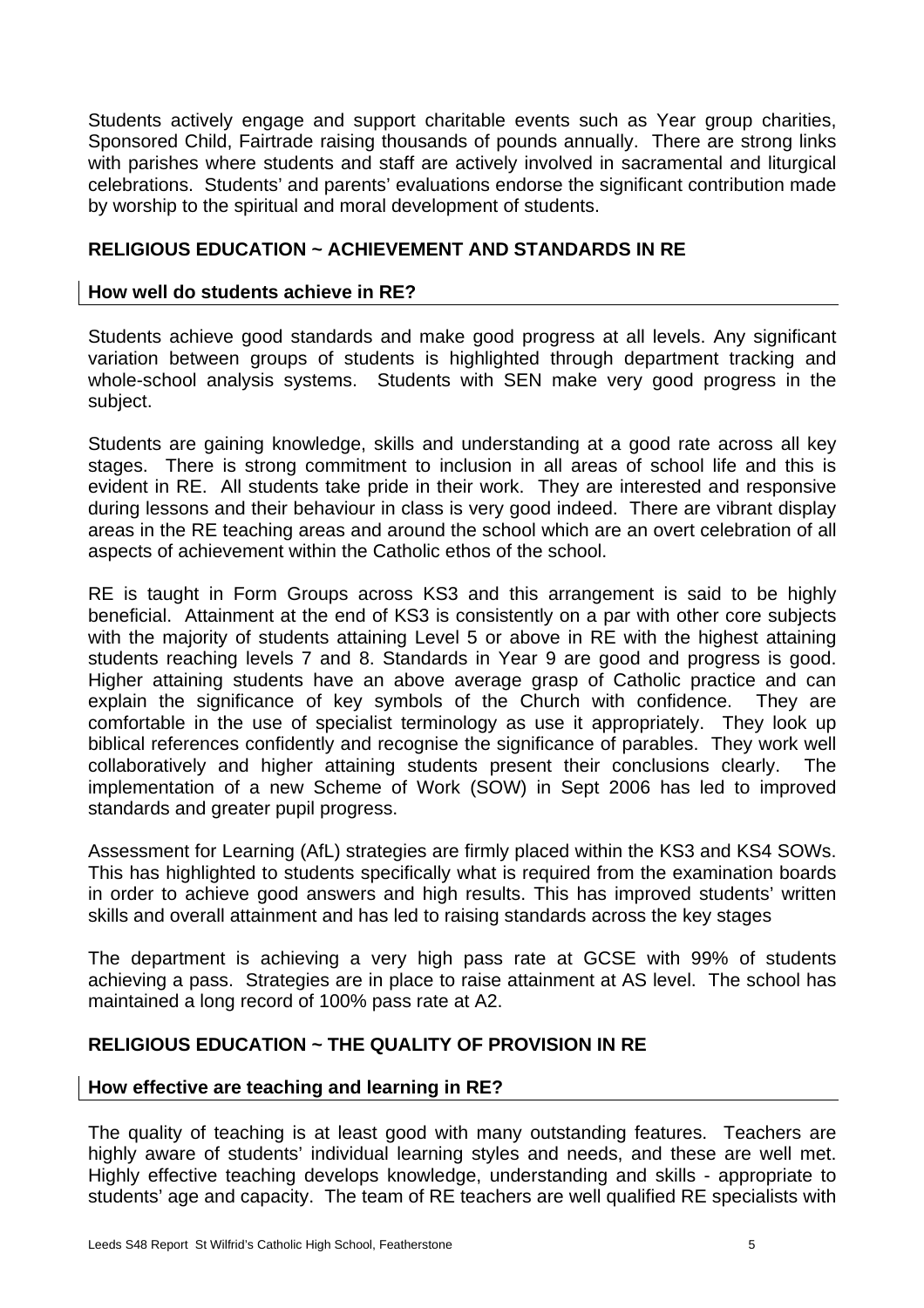high levels of knowledge of the faith and expertise in teaching it. Lessons are carefully and consistently planned taking account of the ability of students within the class and the need to engage and challenge all students. Teachers use a variety of teaching and learning strategies within the lesson. Teachers challenge students to think spiritually, ethically and theologically, and to become aware of the demands of religious commitment in everyday life. Opportunity for prayer, reflection or meditation during lessons makes an excellent contribution to the spiritual and moral development of the students.

Teachers' high levels of knowledge of the Faith and expertise in teaching it, together with careful planning and thorough assessment of learning, ensures that work in RE is very well pitched and suitably challenging for all students. The methods and use of resources, such as ICT, are precisely judged to engage and extend students, including those with additional learning needs.

Interactive whiteboard technology is used to great effect to enrich resources, to re-focus attention, to supply a visible summary of pupil responses, and to act as reminder of written work focus and learning objectives throughout a lesson. Students are given opportunities for personal reflection, for paired/group talk, for note-taking, for asking questions and also for wriggling, stretching and re-focusing. Students enjoy their lessons and thrive as a result of the teaching of RE, enjoy their lessons, and make good progress.

Students know their targets and how they can be achieved. They like Religious Education and consider they make good progress. They reported that the subject gave them the opportunity to discuss things. Their enjoyment was evident in lessons observed and in their attitudes to learning which are very positive. Behaviour in lessons was good. In  $6<sup>th</sup>$ form – the lesson observed had pace and challenge – enabling students to question and demonstrate higher level thinking skills. Students were challenged to think spiritually, ethically and theologically. In this and lessons observed in KSs 3, 4 and 5 students were engaged and motivated, becoming aware of the demands of religious commitment in every day life.

Effective arrangements are in place to enable support staff and parents/carers to support students effectively.

#### **How well does the RE curriculum meet the needs and interests of students?**

A significant strength of the school lies in the fact that students are encouraged to form opinion and respect the opinions of others. The RE curriculum fulfils the requirements of the Curriculum Directory for Catholic Schools in providing a systematic study of God, the life and teaching of Jesus and the Church, the central beliefs that Catholics hold and the relationship between faith and life. Students are encouraged to investigate and reflect, develop appropriate skills and attitudes respond to God's call in everyday life.

All students have access to the RE curriculum which is adapted to their needs and to the needs of the school. Progression within and between years and key stages is clearly thought out and set out for all staff.

The curriculum has a significant impact on the spiritual and moral development of the students. Provision is made for the teaching and learning of other world faiths and students are developing a balanced understanding and appreciation of these.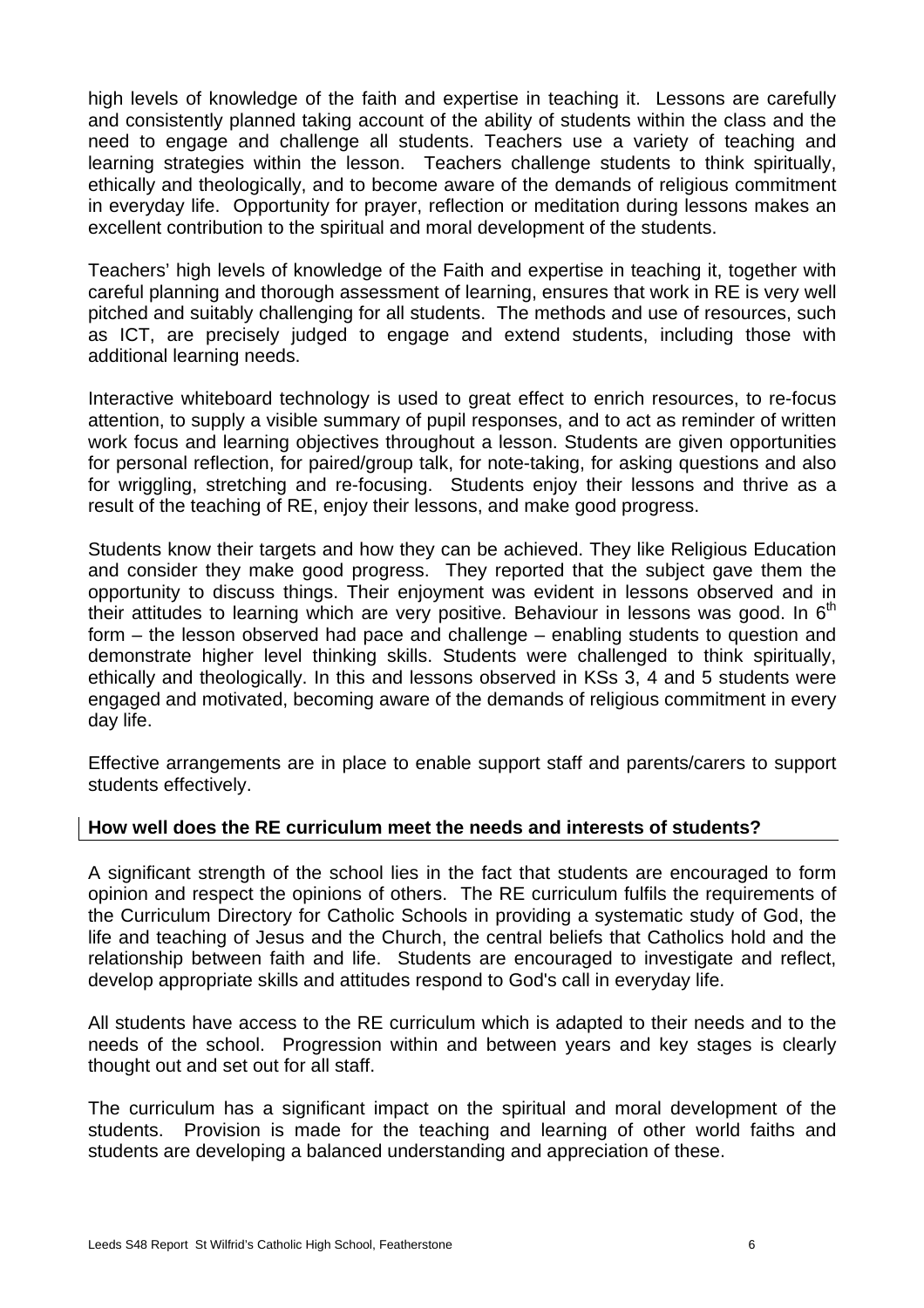Students are encouraged to investigate, reflect and develop appropriate skills and attitudes in response to God's call in everyday life. The broader curriculum enables them to think spiritually, ethically and theologically, and to become aware of the demands of religious commitment in everyday life.

The provision for Education in Personal Relationships is a significant strength and it is noted that the Sex Education Policy is to be reviewed shortly.

#### **RELIGIOUS EDUCATION ~ LEADERSHIP AND MANAGEMENT OF RE**

#### **How effective are Leadership and Management in raising achievement and supporting all students in RE?**

The leadership and management of the RE department is outstanding and is a major influence on the overall life of the school in leading by example and encouragement. The former Head of RE has assumed the position of Assistant Headteacher with oversight of Religious Life and Professional Development and the new Head of RE ably leads a fully committed and enthusiastic team of teachers. The school is successfully addressing any issues raised during this 'transition' period and it is clearly evident that the RE department will grow from strength to strength. The work of the department is well organised and managed. All schemes of work are in place, along with resources. The school shares good practise and offers INSET to other Catholic Secondary schools in the Diocese.

The drive and commitment of the RE Co-ordinator contributes to the fact that the overall provision for RE is outstanding. RE has a clear plan for development and is prominent in the overall school improvement plan and evident in the detailed RE action plan. Morale in the RE department is very high indeed with a clear focus on promoting high standards in the subject and the faith development of the students.

Aspects of the Subject development Plan are clearly and effectively linked to Performance Management systems within the school. The subject is very effectively managed in a way that ensures the very best use of resources, thorough and incisive quality assurance of its work, and prompt and decisive action to remedy any problems.

The subject is managed efficiently and, through quality assurance procedures, the subject leader has a good understanding of the quality of the school's provision. Effective monitoring of teaching and learning in RE is embedded.

Staff development in RE is afforded high value and staff meeting time is earmarked for discussion of needs and there is evidence of regular and discerning acquisition of good quality resources.

The post of second in charge of RE will be filled shortly and this, together with the appointment of a full-time Lay Chaplain working in harness with the Assistant Headteacher offers very exciting prospects for ongoing development of an inspirational nature.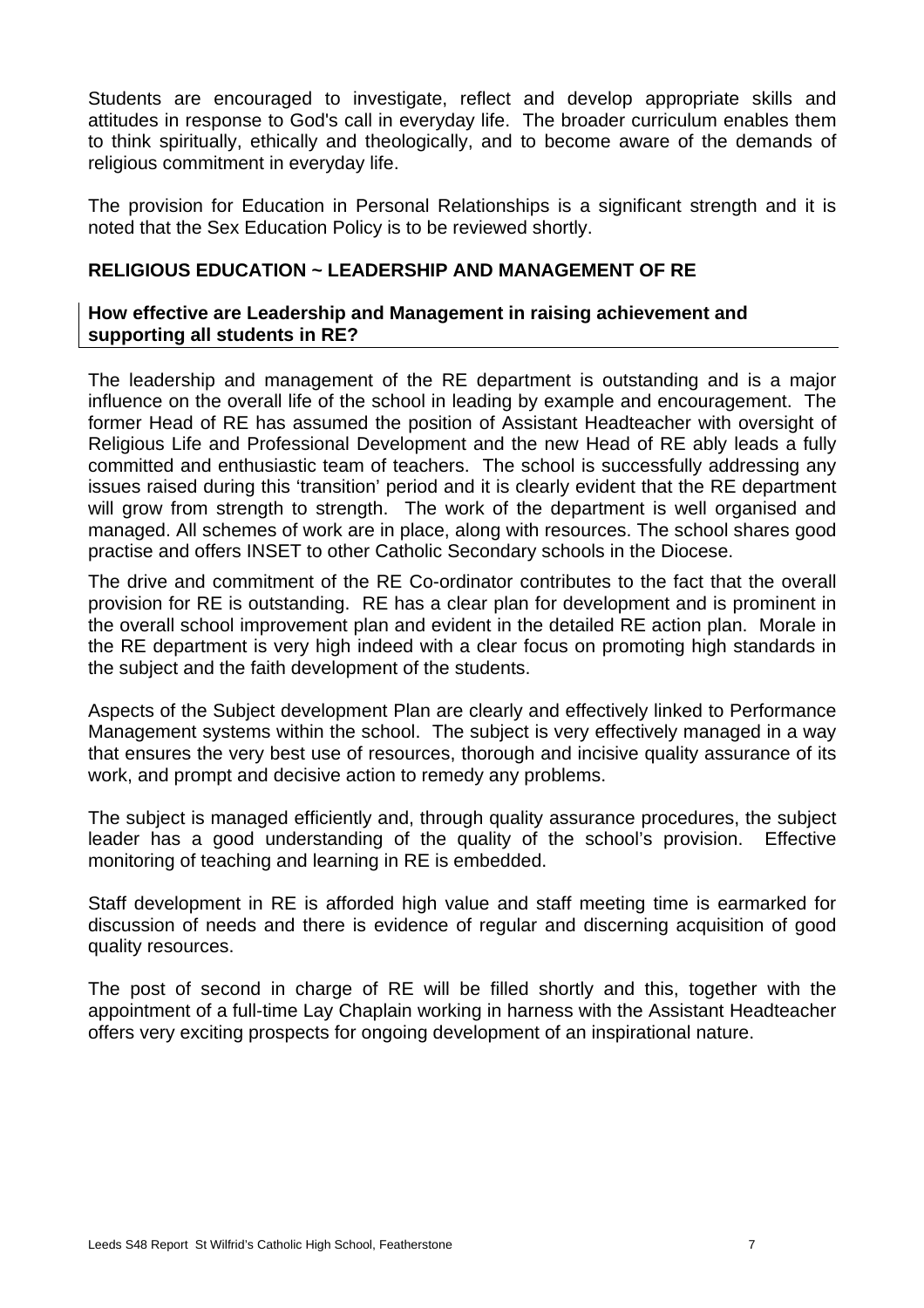#### **SUMMARY OF INSPECTION JUDGEMENTS**

| <b>OVERALL EFFECTIVENESS</b>                                                                             | 1            | Outstanding |
|----------------------------------------------------------------------------------------------------------|--------------|-------------|
| THE CATHOLIC LIFE OF THE SCHOOL                                                                          |              |             |
| How effective are Leadership and Management in developing the Catholic life of the<br>school?            | 1            | Outstanding |
| How good is the quality of Collective Worship?                                                           | 1            | Outstanding |
| <b>RELIGIOUS EDUCATION</b>                                                                               |              |             |
| How well do students achieve in RE?                                                                      | $\mathbf{2}$ | Good        |
| How effective are Teaching and learning in RE?                                                           | 1            | Outstanding |
| How well does the RE curriculum meet the needs and interests of students?                                | 1            | Outstanding |
| How effective are Leadership and Management in raising achievement and<br>supporting all students in RE? | 1            | Outstanding |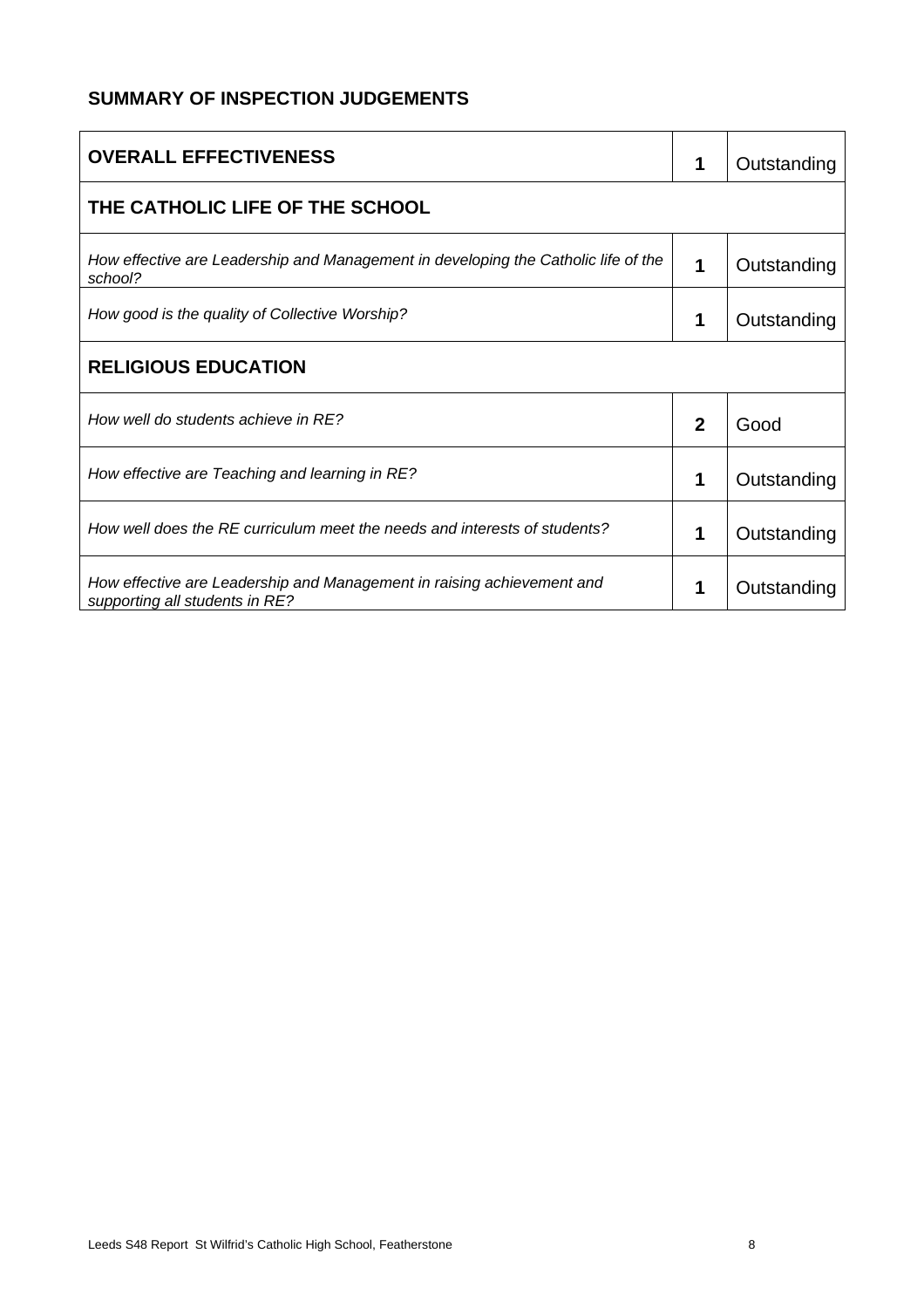#### **INSPECTION JUDGEMENTS ANNEX**

#### **OVERALL EFFECTIVENESS**

| How effective and efficient is the provision of Catholic education in meeting the needs of<br>students and why? |     |
|-----------------------------------------------------------------------------------------------------------------|-----|
| the effectiveness of steps taken to promote improvement since the last inspection<br>$\bullet$                  | Yes |
| the capacity to make further improvements<br>$\bullet$                                                          | Yes |

### **THE CATHOLIC LIFE OF THE SCHOOL**

|         | How effective are leadership and management in developing the Catholic life of the                                                                       |   |
|---------|----------------------------------------------------------------------------------------------------------------------------------------------------------|---|
| school? |                                                                                                                                                          |   |
|         | how well the governing body fulfils its role in relation to the school's Catholic foundation                                                             |   |
|         | how effectively leaders and managers at all levels set clear direction leading to<br>improvement and promote high quality care and education             |   |
|         | the quality of the leadership of the headteacher and senior staff in leading and developing<br>the Catholic life of the school                           |   |
|         | how effectively the Catholic life of the school is monitored and evaluated                                                                               |   |
|         | how effectively leadership at all levels in the school promotes students' spiritual and moral<br>development                                             |   |
|         | how effectively leadership at all levels in the school promotes and provides opportunities<br>for the spiritual development and prayer life of the staff |   |
|         | the impact of the involvement of the clergy team on the work of the school                                                                               | 2 |
|         | how effectively leadership at all levels promotes the school's contribution to social<br>cohesion                                                        |   |
|         | how effectively leadership at all levels encourages the positive behaviour of students                                                                   |   |
|         | the extent to which students' contribute to the school and broader community                                                                             |   |

| How good is the quality of Collective Worship?                                                                              |  |
|-----------------------------------------------------------------------------------------------------------------------------|--|
| the frequency and quality of the provision for prayer, Collective Worship and liturgical life<br>$\bullet$<br>of the school |  |
| students' response to the school's provision for prayer and worship                                                         |  |
| how well Collective Worship contributes to the spiritual and moral development of the<br>$\bullet$<br>students              |  |
| the inclusive nature of the provision for prayer, Collective Worship and liturgical life of the<br>$\bullet$<br>school      |  |